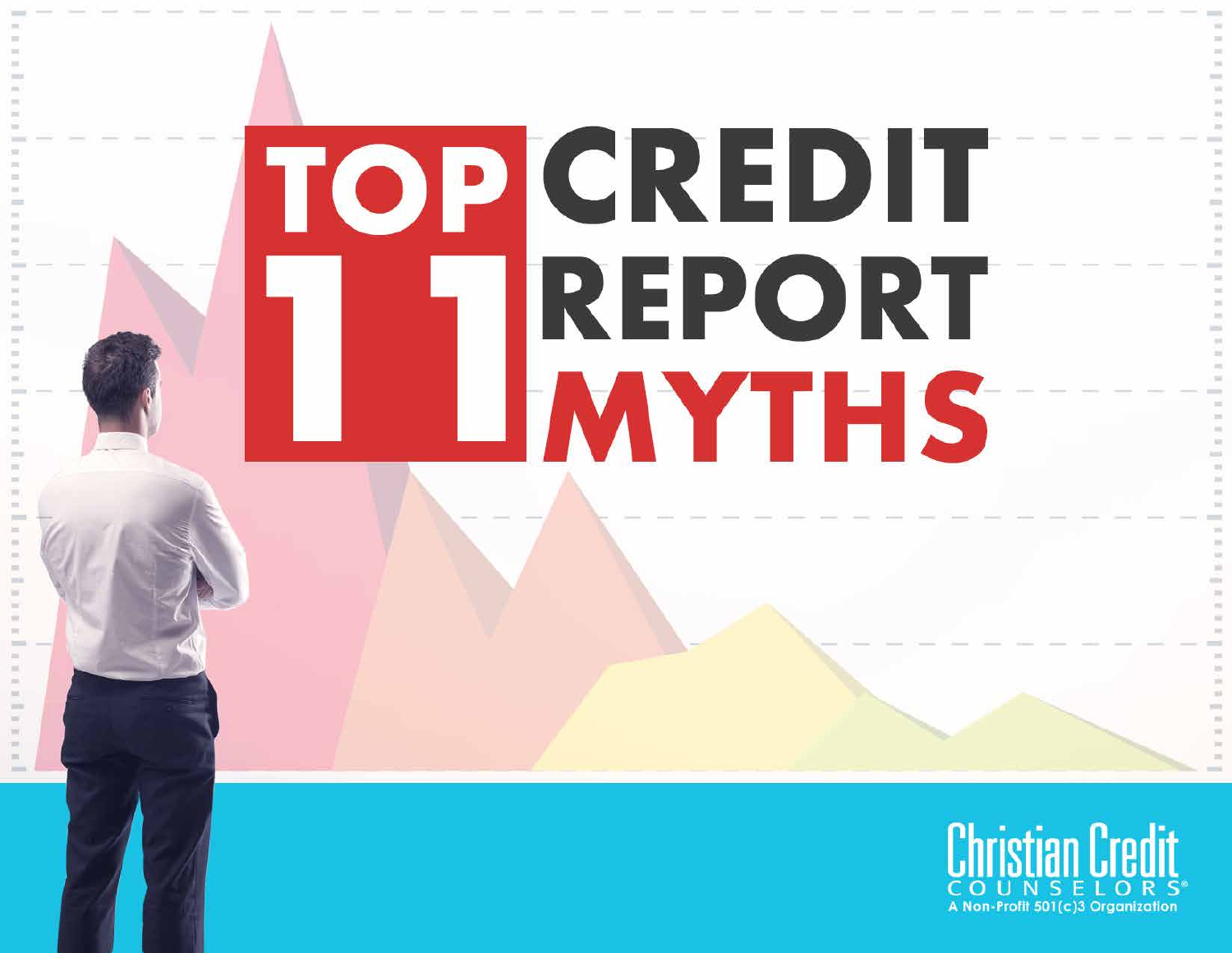# **Credit Myths Resolved**

Many people are scared of credit. They hear myths or false advertisements and don't know who or what to believe. They are afraid of falling into a pool of debt by getting scammed, encountering a costly, unexpected life event, or simply mishandling their credit. In fact, there are many people who think or hear that "credit is bad" and it is "a way to keep you in debt."

The truth is that, if handled and repaid responsibly, credit can be a useful tool to help you achieve your life goals, such as owning a house, purchasing a car, or furthering your education. Today, your credit score is more important than ever with insurance companies using consumers' credit scores to determine their insurance rates. Likewise, with your permission, employers can also request to see your credit report. For these reasons and many more, credit is important and it can be beneficial if you learn how to manage it properly. In order to do this successfully, it is important to educate yourself so you know what is true and false about credit. Being aware of the following 11 myths about credit is a great place to start. It's time to set the record straight!

# **Credit Report Myths**

1.

2.

# **Paying my debts will make my credit report instantly pristine.**

A credit report is a history of your payments, not just a snapshot of where you are at the moment, says Maxine Sweet, vice president of public education for Experian, one of the three major credit reporting agencies. As the author of the popular web column "Ask Max," she reminds people that you can't change the past. Even though you can't change the past and your credit isn't immediately pristine once you pay your debts, it can improve over time as you make ongoing, on-time payments.

# **Credit counseling always destroys my credit score.**

Over the years, many misconceptions about credit counseling agencies have come up. More people today understand that if an account is reporting as "managed by a credit counseling agency" it is not viewed negatively by lenders. Working with a credit counseling agency is viewed as a neutral mark which alone will not negatively affect your score. If you decide that calling a nonprofit credit counseling company is right for you, make sure to make an educated decision about which company you choose to work with. Make sure the company is accredited and check with the local Better Business Bureau. You can also check with the attorney general's office to see if there are any complaints pending against a company. Do not waste money on fancy credit monitoring or identity protection. You can monitor your own credit for free.

Attending a credit counselor's debt management program is not considered negative in the scoring models. "We don't want consumers to consider credit counseling to be detrimental to their FICO scores," says Craig Watts,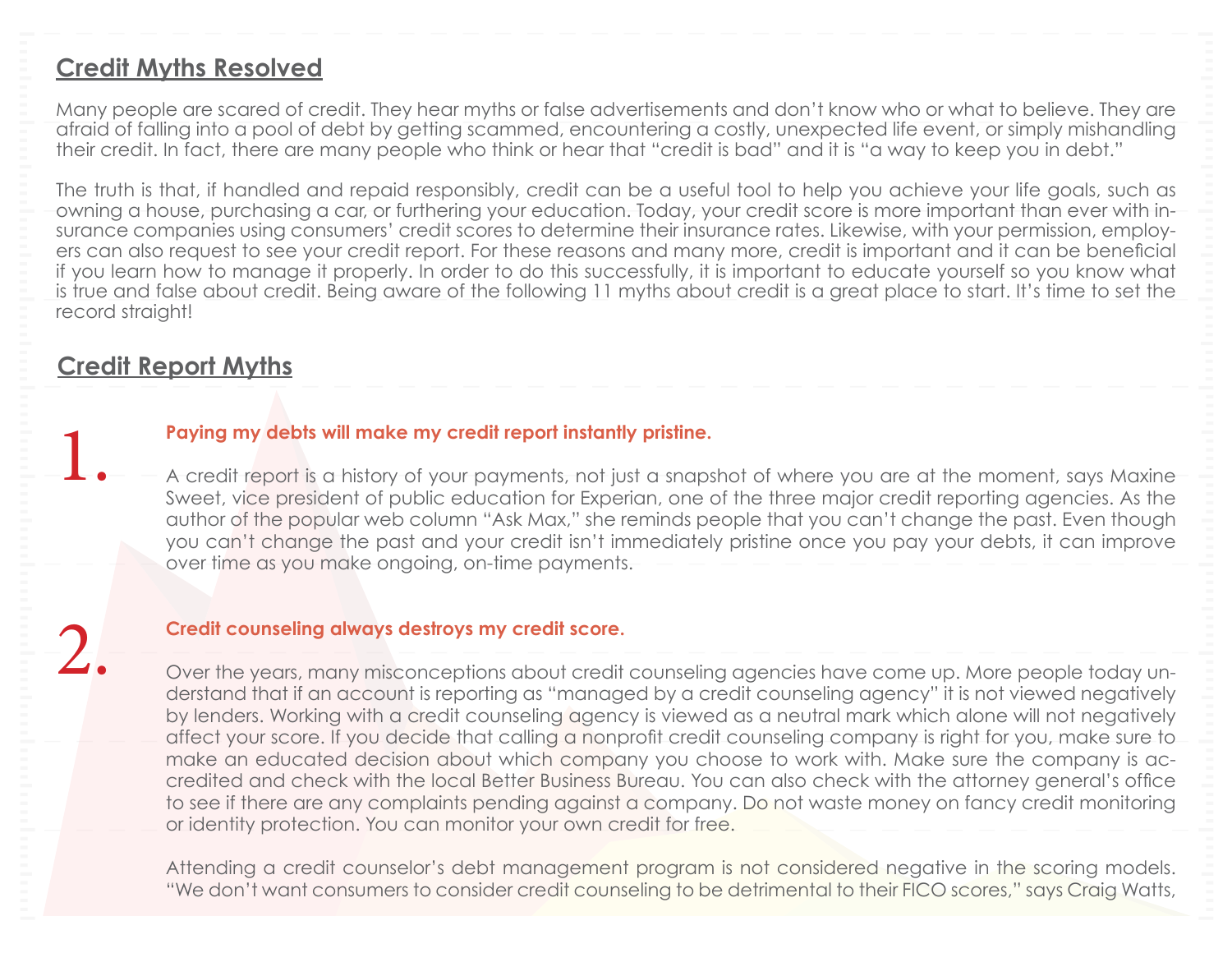Public Affairs Manager at Fair Isaac Corp., the company that developed the FICO score. However, if the credit counselor negotiates a lesser contractual obligation, the lender decides how it wants to report that. So if your \$500 monthly payment is refigured for \$300, the creditor may either legally report that as \$200 in arrears every month or reward you for not filing bankruptcy by reporting the account as up to date.

"As long as the accounts are delinquent and not brought up to date, it will be viewed negatively by lenders," says Deborah McNaughton, owner of Professional Credit Counselors and author of "The Get Out of Debt Kit." However, she says, "if everything is current, whether it's a home loan or not, they're not going to view it as negative. The FICO scores are not affected by it." Although credit counseling alone does not influence your credit score, it is apparent on the credit report that you are currently in credit counseling or have been through credit counseling. From there, each individual lender can view it (or not) and decide how much they will let that affect their lending decisions.

"If they looked manually at your credit report and see that debts are being repaid through a debt management program, they probably wouldn't open a new account for you," Sweet says. Of course, "you shouldn't be opening a new account if you're in a debt management plan." However, most lenders these days will never see your actual report. "They don't look at reports manually anymore," Sweet says. "Some small creditors might, but most of any size use automated scoring systems of one model or another." Once you've successfully emerged from credit counseling with your formerly tattered credit pieced back together, the history of consistent payments is what matters the most. "Even mortgage lenders will work with consumers who have successfully gone through debt management counseling and will work to get them a mortgage," McNaughton says.

#### **Canceling credit cards boosts my score.**

"Open accounts spell available, potential debt, so better to close them," runs the legend. But experts agree that most creditors want to see at least two or three pieces of active credit to prove you can manage debt responsibly. Watts chimes in, "those unused cards lying in your jewelry box aren't wreaking havoc with your score."

"The myth is that they look ominous to potential lenders," he says. "Reality is that paying your bills on time and not being overextended is more important than having \$5,000 worth of available credit on a card you're not using. We continue to evaluate this 'total credit limits' statistic, and we simply don't find it falling into one of those highly predictive areas."

In other words, closing credit card accounts will not help your credit score. Do not think that if you, for example, go through your credit report and close all of your zero balance accounts that it will boost your score. If an older account has a balance of zero it is helping your available credit, thus, closing that account would most likely hurt your score. Many people think that asking lenders to lower their credit limit will help their score but this is not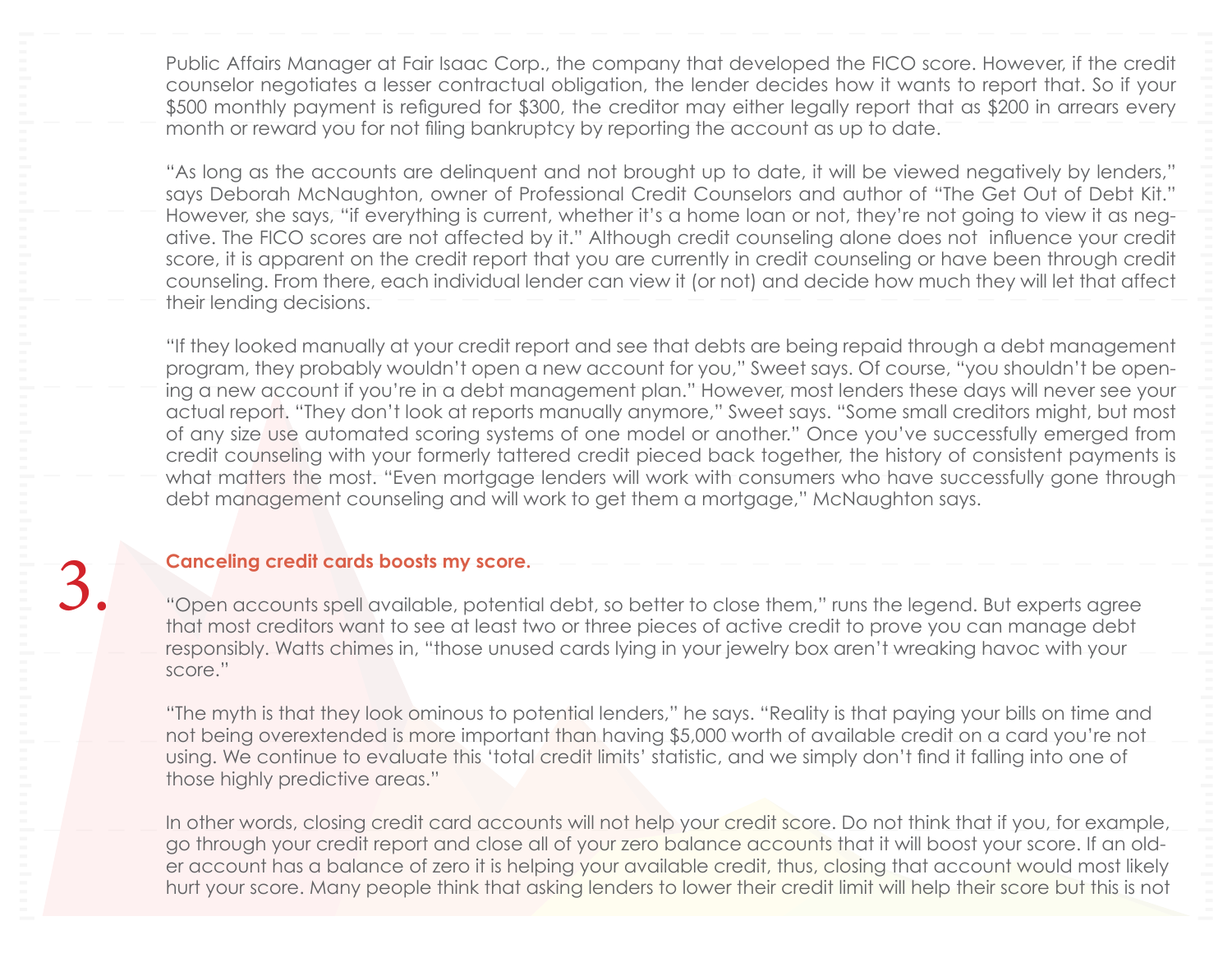the case for the same reason as above. Your available credit will decrease and could lower your score. Either way, it will not increase your score.

Many people think that if an account is closed and reports as "closed by consumer" it is a negative item on their credit report. Do not worry if a lender reports an account as "closed by credit grantor." It's true that they could have closed it due to delinquency but they also could have closed it due to inactivity. The statement "closed by credit grantor" itself is not bad. Lenders figure that if the credit grantor closed the account due to delinquency then the payment history will reflect that and they are looking at the payment history.

### **Too many inquiries hurt my score.**

4.

5.

Once upon a time, this statement was true. However, in this millennium, the credit agencies recognize a shopping mind-set when they see one. Especially when rate shopping, multiple inquiries within a certain amount of time, are only counted as a single inquiry.

"Outside that 30-day period, if we locate a mortgage or car inquiry that occurred 180 days ago, and then see more mortgage or auto-related hits in the accompanying 14-day window, we error on the consumer's side and still assume she's shopping for one item," he says. "We really feel like we are capturing the true consumer experience and not holding it against them for being an aggressive or smart rate shopper."

Furthermore, "there's no such thing as some fixed number of points associated with these inquiries," Watts says. "Inevitably, when a consumer or a lender evaluates a credit file, they think this item must be worth 20 points, this is worth 100 points," he says. "In reality, we design the FICO scoring model so that each credit report item is given a reasonable or statistically valid number of points."

In English, that means that ultimately credit scores are designed to predict the likelihood that you'll fall seriously behind in repaying one of your creditors within the next two years. Some things have predictive value and some don't. Inquiries fall in the middle. "They're not incredibly predictive, so they're in the model but they don't drive the boat," Watts says.

# **Checking my own credit report harms my standing.**

The reporting agencies distinguish between soft and hard pulls. For example, when Target calls to check your credit report before issuing its line of credit, the agencies consider that a hard pull and it counts against your score. Personal requests are considered soft pulls which do not negatively affect your credit score.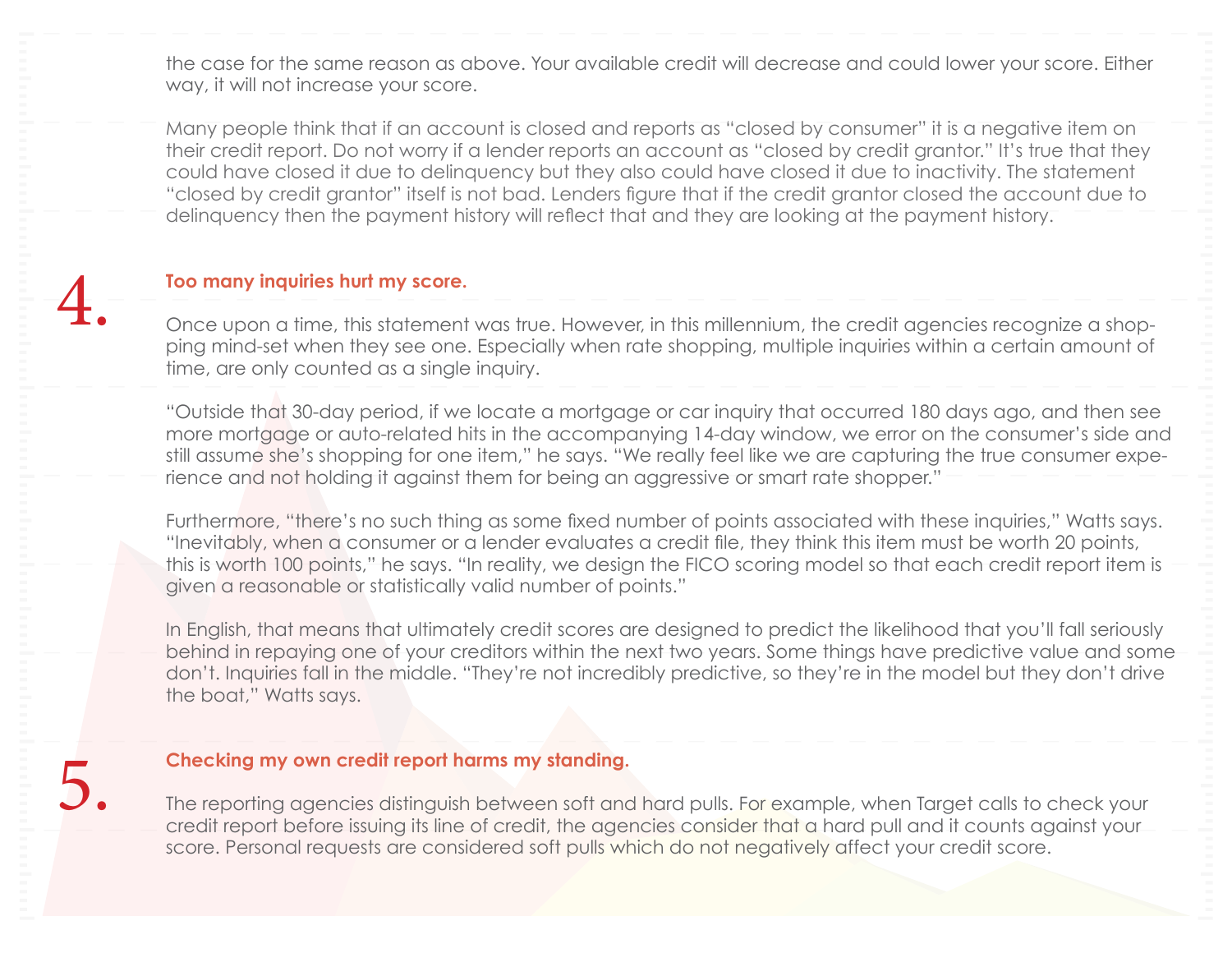Every consumer should pull their credit report every 6-12 months to check for errors and fraud. Pulling your credit report will not harm your score. Rate shopping will only count as one inquiry instead of numerous ones as it is common practice to search for the best rates.

Likewise, if done correctly, requests by credit counselors can also be considered soft pulls. If you are working with a credit counselor, you should insist on this as part of your agreement terms. However, "using a company that promises credit reports as a perk can turn this myth into a self-fulfilling prophecy," McNaughton says. Their freebie can cost you because they are merchants in disguise. Citizens must go directly to the three bureaus if they want a soft pull.

"Pulling your credit scores is quite empowering," says Watts. "You have a choice: you can either be very aggressive with your credit management and pull your score with some regularity or take a more passive approach once a year to see how all those credit cards are actually doing."

#### **Credit scores are locked in for six months.**

6.

7.

Fair Isaac Corp.'s models are dynamic, meaning that your FICO score changes as soon as data on your credit report changes. "When we calculate a score, for all intents and purposes it then goes away and is recalculated the next time someone pulls your file," says Watts.

## **I don't need to check my credit report if I pay my bills on time.**

When the Consumer Federation of America and the National Credit Reporting Association analyzed credit scores in the summer of 2002, they discovered that 78 percent of the files were missing a revolving account in good standing, while 33 percent of files lacked a mortgage account that had never been late. Twenty-nine percent contained conflicting information on how many times the consumer had been 60 days late on payments. "There can be a lot of other activity going on that you don't have any clue about," McNaughton says.

In her experience, 80 percent of all credit reports have erroneous information ranging from a wrong birth date to accounts you never applied for. For these exact reasons, it is important to check your credit reports from all three of the major credit bureaus (Experian, TransUnion and Equifax) so that you can detect and correct any inaccurate information that may be harming your score. Whether you pay your bills on time or not, it is smart to monitor your credit report.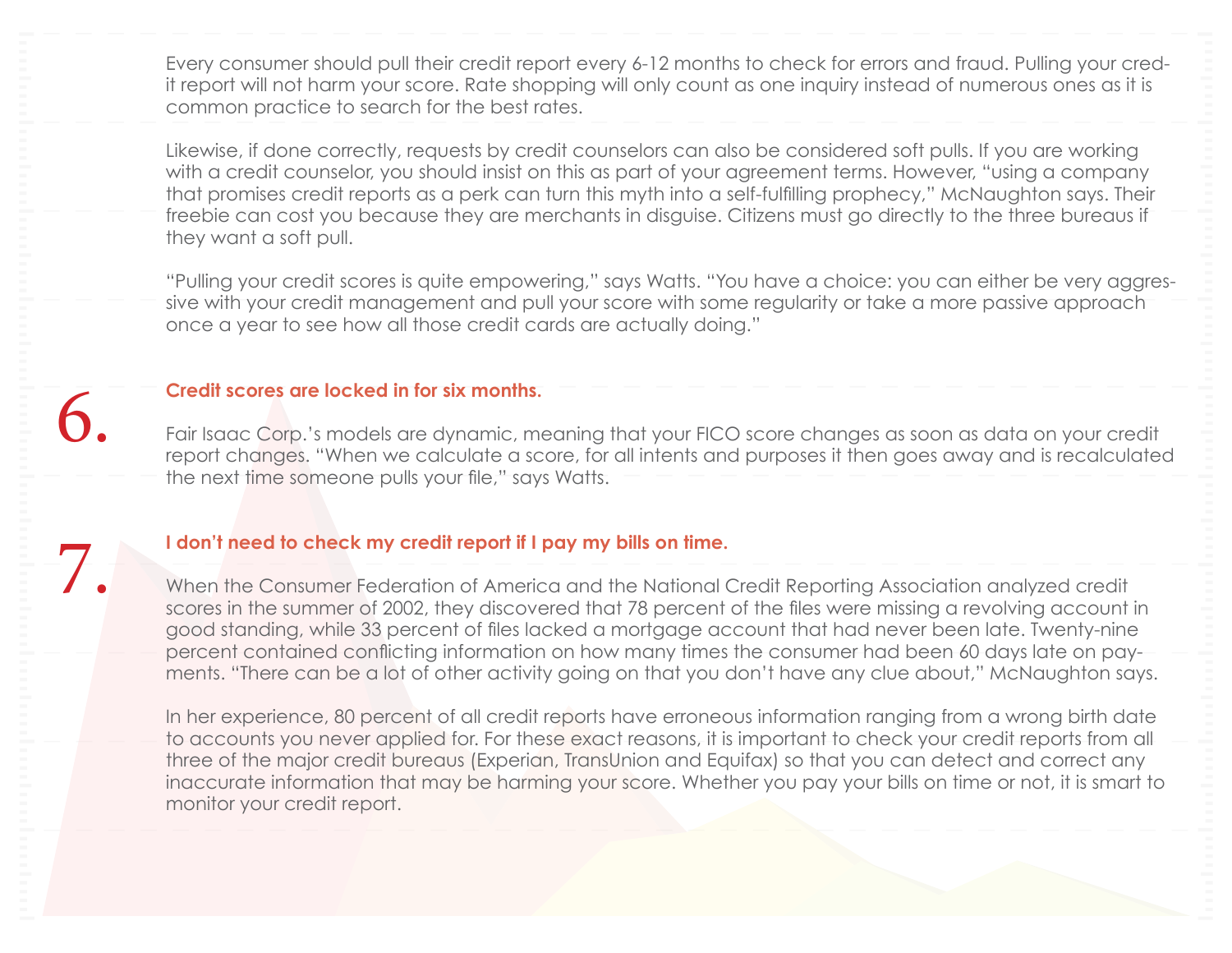9.

10.

#### **All credit reports are the same.**

This is extremely false. These days, most creditors across the country do report their information to all three major agencies: Equifax, Experian and TransUnion. Nevertheless, "that was not true in the past," Sweet says. Due to the fact that they are separate companies, the speed in which they update records isn't necessarily equal.

Additionally, the agencies use inquiry activity to update your address, phone numbers, employment status and the like. For example, it's possible that TransUnion doesn't show your current address because creditors typically pull only one company's report. McNaughton says she's never seen a client yet for whom all three reports spit out the same records and scores.

#### **A divorce decree automatically severs joint accounts.**

"The judge may have rubber-stamped your plans to divide credit card, car and house payments, but that carries absolutely no legal weight with the creditors themselves," Sweet says. "We see so many people who, a year or two after the divorce, are just outraged and hurt because their credit report reflects their ex-spouse's missed payments," she says. Unfortunately, at that point, they are helpless to erase the damage.

Divorcing parties must contact the creditors and either close current accounts or have the booted name sign a letter of consent for this action. "Furthermore, assuming certain debts isn't just a one-sided decision on your part," says Sweet. Creditors typically do a credit check on your name and if they don't deem you financially stable enough to assume that \$30,000 car loan, for instance, they won't agree to remove the other person.

## **Bad news comes off in seven years.**

Some of it does. Chapter 13 bankruptcy (reorganization of debt) disappears seven years from the filing date. But if you filed Chapter 7 bankruptcy (exoneration of all debt), the window is 10 years from the filing date. On the positive side, accounts in bankruptcy can be deleted seven years after the date of your first missed payment, so those individual pieces may disappear before the word "bankruptcy" does on your report. Also, "if you pay off or close an account that had no delinquencies or problems, it too, remains on the record for 10 years rather than seven," say Experian experts. Again, this means positive information hangs around longer than negative information, which benefits consumers.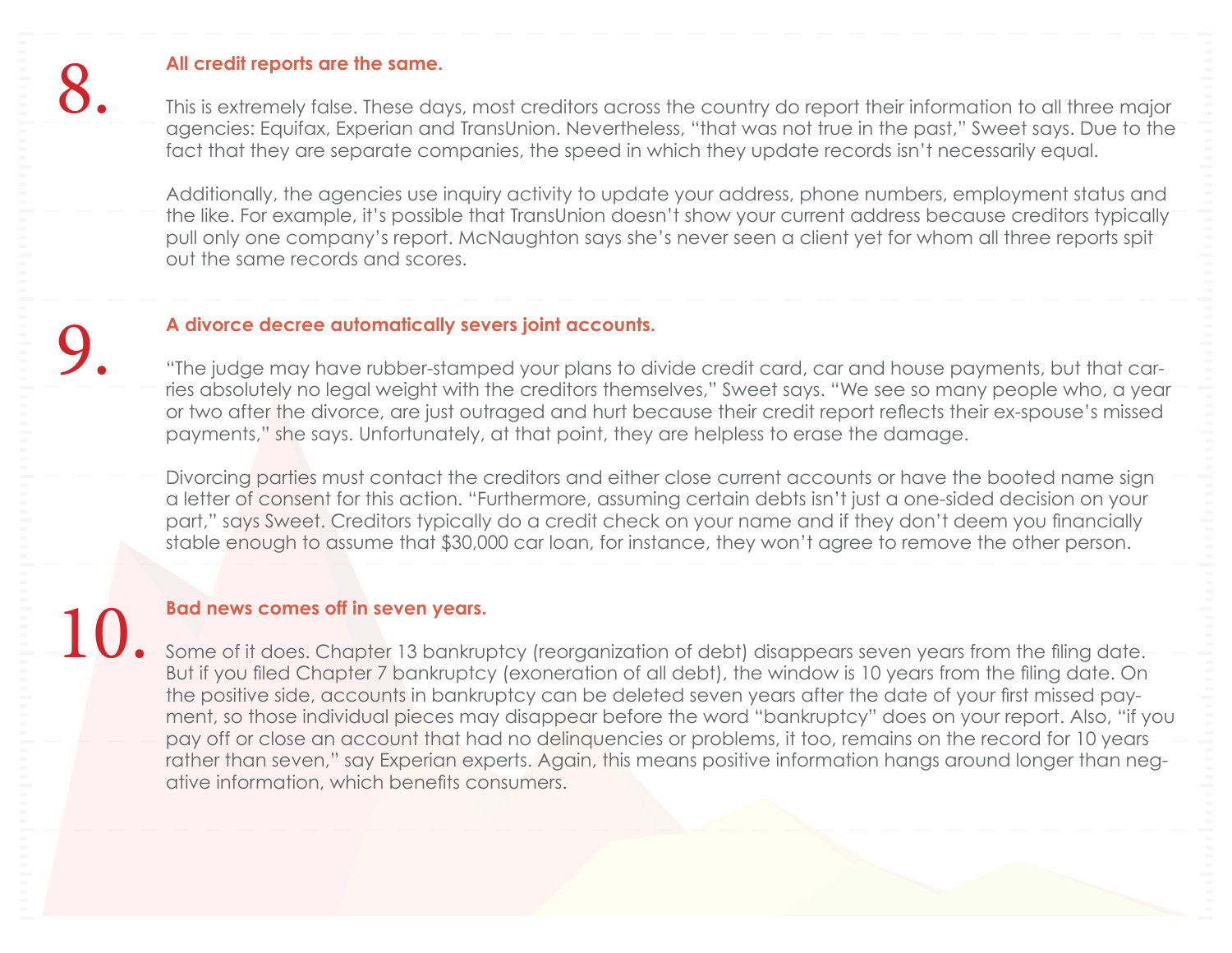#### **I can always pay someone to fix or repair my credit.**

Yes, you can clear up inaccurate information posted to your account, such as a repossessed car that you didn't purchase in the first place. On the other hand, factual evidence that can be proved by you or the creditor will not be removed in a dispute. For example, if you paid your Sears bill three months late in 2004, that's a hard fact. Companies claiming to fix your credit deliver on their promises by generating a flood of dispute letters to the credit reporting agencies, which in turn ask the creditor to verify or document the entry. If the creditor verifies that the account information that they reported to the agencies is indeed inaccurate, the mistake must must be corrected on the credit report. Conversely, if the creditor later does verify that the disputed information is actually correct, that information will remain on that agency's credit report.

Hopefully, correcting these myths will not only set the record straight on credit reports and scores, but will also give you more confidence in managing your credit wisely. In this case, knowledge truly is power. When you learn how to manage and repay credit by reading accurate information, it can help you achieve your life goals as well as your financial success and freedom.

**Read more: http://www.bankrate.com/finance/money-guides/11-things-you-never-knew-about-your-credit-report-1.aspx**

# **UNCOVER THE**<br>FACTS

**www.ChristianCreditCounselors.org 1.800.557.1987**